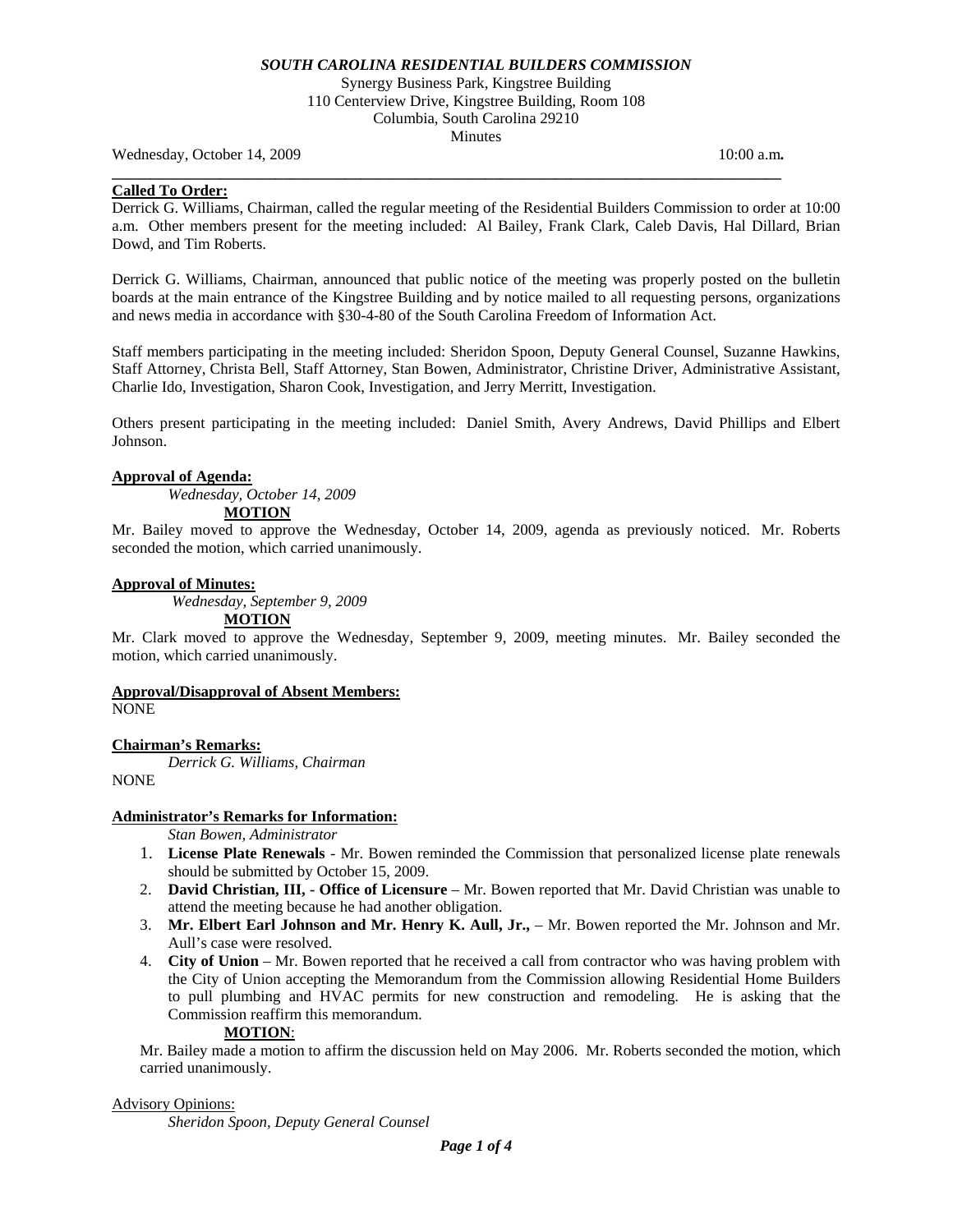Synergy Business Park, Kingstree Building 110 Centerview Drive, Kingstree Building, Room 108 Columbia, South Carolina 29210 Minutes

**\_\_\_\_\_\_\_\_\_\_\_\_\_\_\_\_\_\_\_\_\_\_\_\_\_\_\_\_\_\_\_\_\_\_\_\_\_\_\_\_\_\_\_\_\_\_\_\_\_\_\_\_\_\_\_\_\_\_\_\_\_\_\_\_\_\_\_\_\_\_\_\_\_\_\_\_\_\_\_\_\_\_\_\_\_\_** 

Wednesday, October 14, 2009 10:00 a.m. **10:00 a.m. 10:00 a.m. 10:00 a.m.** 

NONE

Legislative Update: *Robert Selman* 

**NONE** 

# **Old Business:**

NONE

#### **Recommendations of IRC: MOTION**

Mr. Bailey made a motion, to approve the recommendations of the Investigative Review Committee. Mr. Clark seconded the motion, which carried unanimously.

# **Recommendations of Guidelines:**

### **MOTION**

Mr. Bailey made a motion, to approve the recommendations of the Investigative Review Committee. Mr. Roberts seconded the motion, which carried unanimously.

### **Application Reviews:**

# *Mr. Avery Todd Andrews*

Mr. Andrews appeared before the Commission because he answered "no" on his Residential Specialty Contractors Application that there have been judgments, liens, or claims filed against in the past 5 years. Due to Mr. Andrews' answer, the application could not be processed in a routine manner. Mr. Andrews waived his right to counsel. Mrs. Faye, Grainger, Court Reporter, swore in Mr. Andrews.

Mr. Andrews appeared before the Commission and offered the following testimony. Mr. Andrews testified that the liens were filed in error and presented documentation showing the liens were satisfied.

# **MOTION**

Mr. Dillard made a motion; to approve Mr. Andrews's Residential Specialty Contractors Registration Mr. Clark seconded the motion, which carried unanimously.

### *(This proceeding was recorded by a court reporter in order to produce a verbatim transcript if requested in accordance with the law.)*

*Mr. Victor Rubio*  Mr. Rubio was not present. No Action Taken.

*(This proceeding was recorded by a court reporter in order to produce a verbatim transcript if requested in accordance with the law.)* 

*Mr. Clarence Norris*  Mr. Norris was not present. No Action Taken.

### *(This proceeding was recorded by a court reporter in order to produce a verbatim transcript if requested in accordance with the law.)*

# *Mr. Daniel Smith*

Mr. Smith appeared before the Commission because he answered "yes" on his Residential Specialty Contractors Application that there have been judgments, liens, or claims filed against in the past 5 years. Due to Mr. Smith answer, the application could not be processed in a routine manner. Mr. Smith waived his right to counsel. Mrs. Faye, Grainger, Court Reporter, swore in Mr. Smith.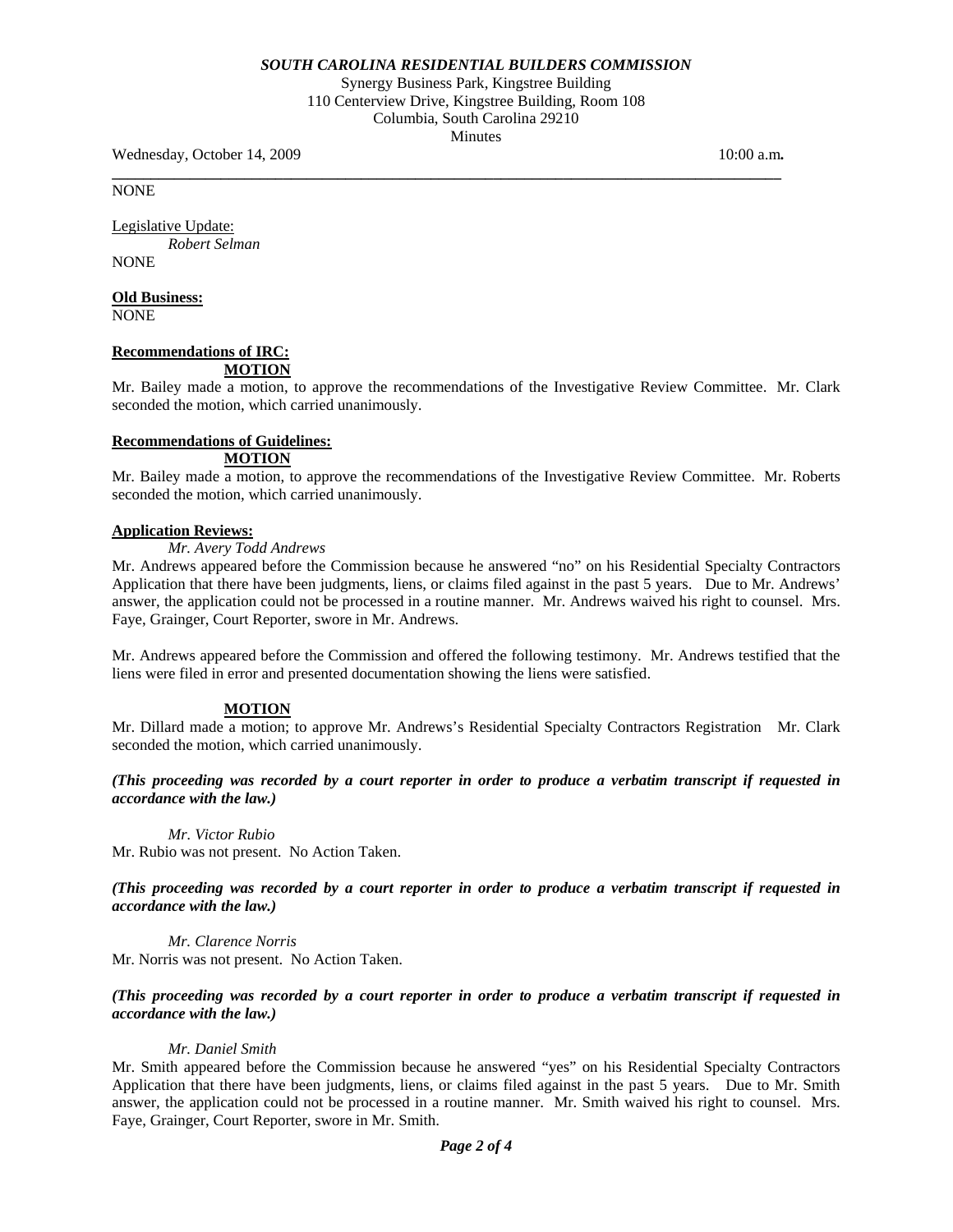Synergy Business Park, Kingstree Building

110 Centerview Drive, Kingstree Building, Room 108 Columbia, South Carolina 29210

Minutes

**\_\_\_\_\_\_\_\_\_\_\_\_\_\_\_\_\_\_\_\_\_\_\_\_\_\_\_\_\_\_\_\_\_\_\_\_\_\_\_\_\_\_\_\_\_\_\_\_\_\_\_\_\_\_\_\_\_\_\_\_\_\_\_\_\_\_\_\_\_\_\_\_\_\_\_\_\_\_\_\_\_\_\_\_\_\_** 

Wednesday, October 14, 2009 10:00 a.m. **10:00 a.m. 10:00 a.m. 10:00 a.m.** 

Mr. Smith appeared before the Commission and offered the following testimony. Mr. Smith testified that Department of Revenue placed a lien against him for unpaid taxes for the year 2002. He went on to say he was unaware of the lien that was placed against him by the Internal Revenue Service.

## **MOTION**

Mr. Bailey made a motion; to approve Mr. Smith's Residential Specialty Contractors Registration pending Mr. Smith provide documentation that the liens have been satisfied or arrangements have been made to rectify the liens. Mr. Clark seconded the motion, which carried unanimously.

### **Approval of Hearing Officer's Recommendation for Citations:**

#### *Mr. Frank Hutto MOTION*

Mr. Bailey made a motion, to approve the citation against Mr. Frank Hutto for citation #1055. Mr. Dowd seconded the motion, which carried unanimously.

# *Mr. Christopher Nelums*

# *MOTION*

Mr. Roberts made a motion, to approve the citation against Mr. Christopher Nelums for citation #1056. Mr. Bailey seconded the motion, which carried unanimously.

# *Mr. Jerry T. Hayes MOTION*

Mr. Bailey made a motion, to approve the citation against Mr. Jerry T. Hayes for citation #3013. Mr. Clark seconded the motion, which carried unanimously.

# *Mr. Angelo Stellato*

 *MOTION*

Mr. Dowd made a motion, to approve the citation against Mr. Angelo Stellato for citation #3023. Mr. Roberts seconded the motion, which carried unanimously.

# **Clarification of Certification of Authorization**

 *Mr. David Phillips* 

Mr. Bowen reported that Mr. Phillips was present but had to leave due to an emergency and requested a continuance.

# *MOTION*

Mr. Bailey made a motion, to grant Mr. Phillips a continuance. Mr. Roberts seconded the motion, which carried unanimously.

### **Approval of Administrator's Recommendation for Bond Claims:**

*Mr. Brian Nutting Hogan* 

# **MOTION**

Mr. Davis made a motion, to approve the Administrator's Recommendation for Bond Claim against Mr. Hogan. Mr. Clark seconded the motion, which carried unanimously.

### *(This proceeding was recorded by a court reporter in order to produce a verbatim transcript if requested in accordance with the law.)*

*Mr. Anand S. Patel*